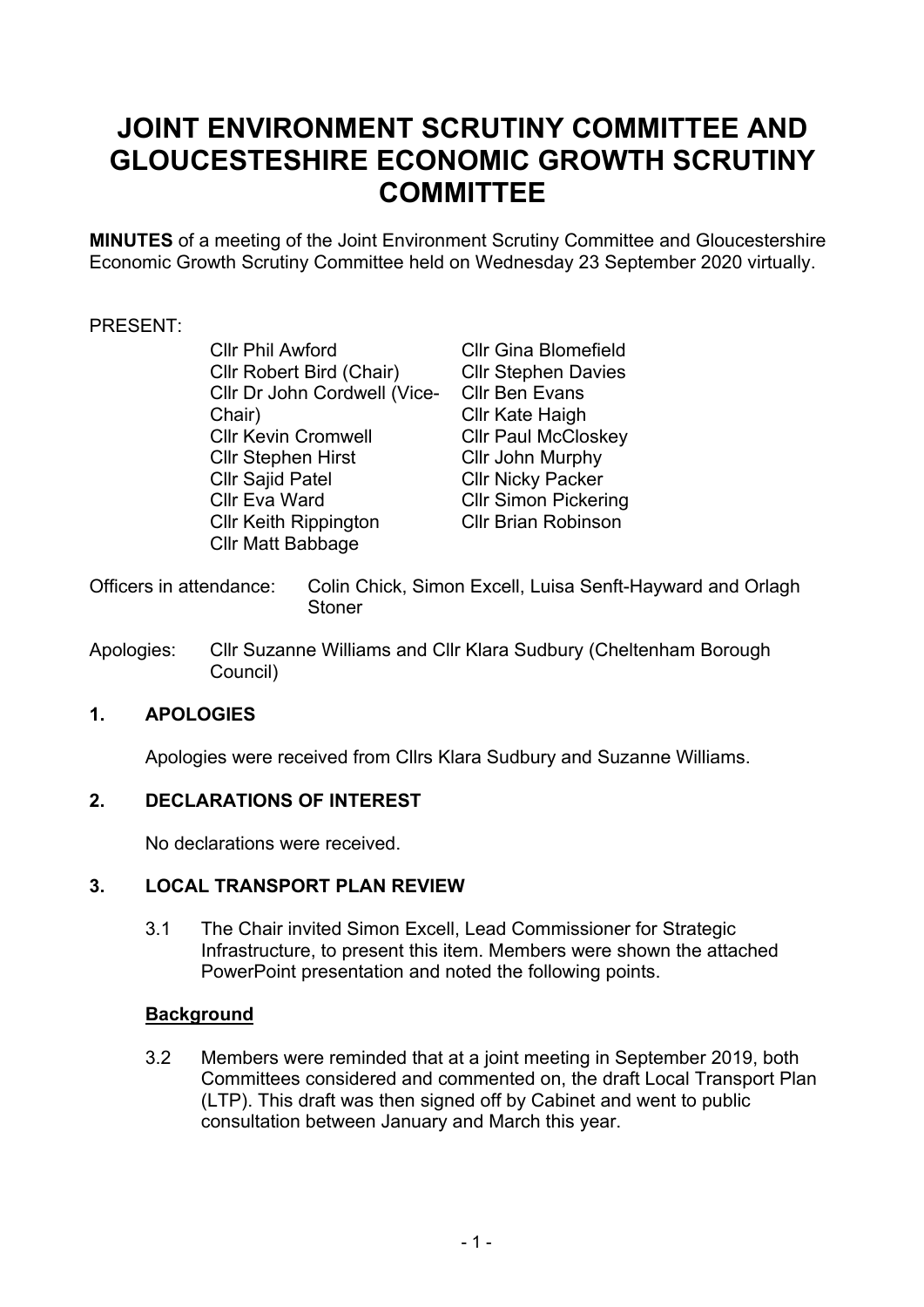- 3.3 Due to the onset of the pandemic, today's session had to be delayed from July and therefore the timeline had adjusted accordingly. Today, members were asked to comment on the revised LTP, following comments received from the public consultation. The final LTP would be presented to Cabinet in January 2021, with an aim for the full adoption in March 2021.
- 3.4 Members noted that the LTP had last been adopted in 2016 and was now therefore increasingly out of date with national, regional, county and local priorities and policies. The review needed to bring the LTP inline with these changes, whilst also strengthening its climate change agenda and reflecting the significant progress in the district local plans e.g. the Joint Core Strategy and Cotswold Local Plan. It was highlighted that both the county council and all six district councils had now declared a climate change emergency.
- 3.5 Slide 4 outlined the new vision and objectives for the Plan, which officers believed reflected national and local plans, as well as the challenges we all face at present. Slide 5 reminded members of the three key themes that emerged from scrutiny's feedback in September 2019.
- 3.6 Members heard that the public consultation response was very good. Officers made good use of social media to publicise the consultation which received over 14,000 hits and the dedicated LTP webpage received 8,000 views. In addition the team had 250 face to face discussions across the county and almost 500 written responses to the LTP Review. Feedback was analysed and themed in a three stage approach: headline categories, subcategories and key theme.
- 3.7 Slide 7 & 8 outlined the responses received from the public consultation. In both the open and closed questions, the respondent's main concerns could be categorised into: perceived lack of travel choice, safety concerns, congestion, frequency of public transport, environmental impacts and the need for sustainable transport (walking and cycling improvements). There were also several comments made about the length and complexity of the LTP document.

# **Proposed changes**

- 3.8 The Committee were informed that officers had acted on all the comments received from the consultation, which were outlined on slides 9 – 14. Members noted the following points in relation to the proposed changes:
	- The document will be shortened and simplified, reduced in size by about one third and removed any repetition to provide a more user friendly LTP.
	- A merging of the overarching vision and objectives and shaping the way to 2041 will become a new 'Vision Towards 2041' chapter.
	- The overarching policy document had been shortened and strengthened.
	- The team were also in the process of developing a multi-modal transport model that would be made available to and assist all district councils in developing their future Local Plans.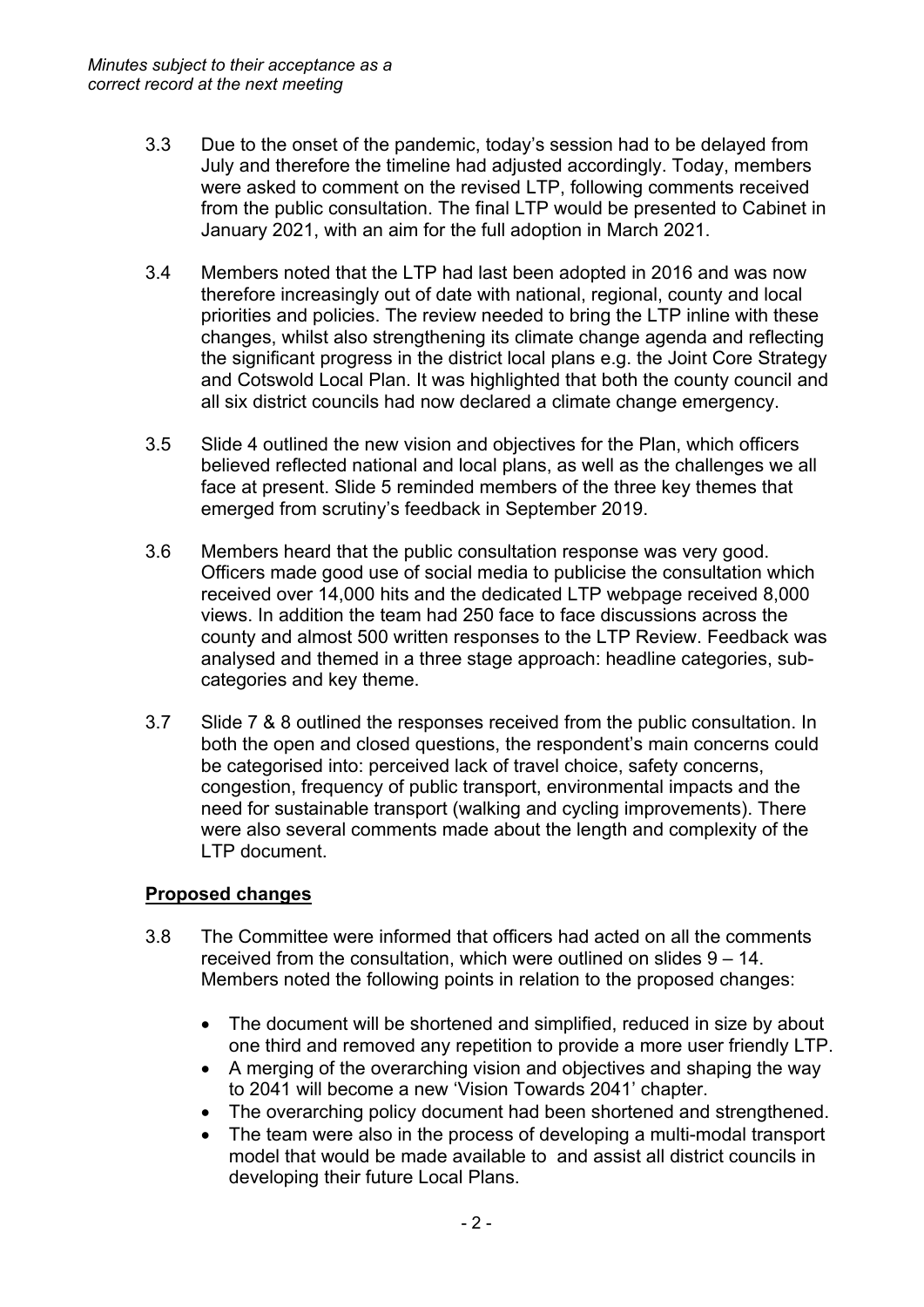- Various new transport schemes were proposed through the consultation, all of which had been priority assessed by officers and resulted in eight new schemes that would be added to the Plan. All new schemes promoted active travel choices – cycling, walking and e-scootering.
- Further clarity on the funding status of the schemes will be added, Members were reminded that not all schemes were currently funded, this was no longer a requirement of the LTP. The LTP provided the high level transport strategy for the county.
- A new annex will be created which includes the summary evidence base compiled through drafting the Plan.
- It was viewed that the public consultation will result in significant and positive changes for the Plan and enhance its sustainability.

# **Questions**

## *General*

- 3.9 The Committee noted a comment that due to there no longer being a need for all schemes to be funded before becoming part of the Plan, there was a concern that some projects were potentially unlikely to get funding for over the next 10 years or so, and they may then begin to blight other projects. An example was given of the Northern Relief Road scheme having an impact on future redevelopment in Tewkesbury town centre.
- 3.10 It was noted that to remove schemes at this stage would require another formal process, with further consultation and delay so this would not be advisable. It was however advised that the LTP was viewed as a 'living' document that will be routinely reviewed. It would therefore be worth members being mindful of the long- term schemes in their area, which may need to be re-examined in the future if they were causing delay to short-term projects whilst awaiting funding.
- 3.11 A member queried why this meeting for Scrutiny had not be delayed until January 2021 as there was concern scrutiny members did not receive the same information that Cabinet would in January (as per slide 2).
- 3.12 It was advised that the latter part of the timeline had been delayed as Government announced they were due to produce a Decarbonising Transport strategy document later this year, which officers wanted time to react to within the LTP where necessary. Today's meeting was aimed at feedback to the Committee the results of the public consultation and take a view on the proposed changes. Officers had already received a preamble to the Government strategy so were fairly confident they had already taken into account the relevant policies. It was agreed that if there were any substantial changes after this meeting; officers would bring these to the Committee's attention, before taking a final version to Cabinet for approval.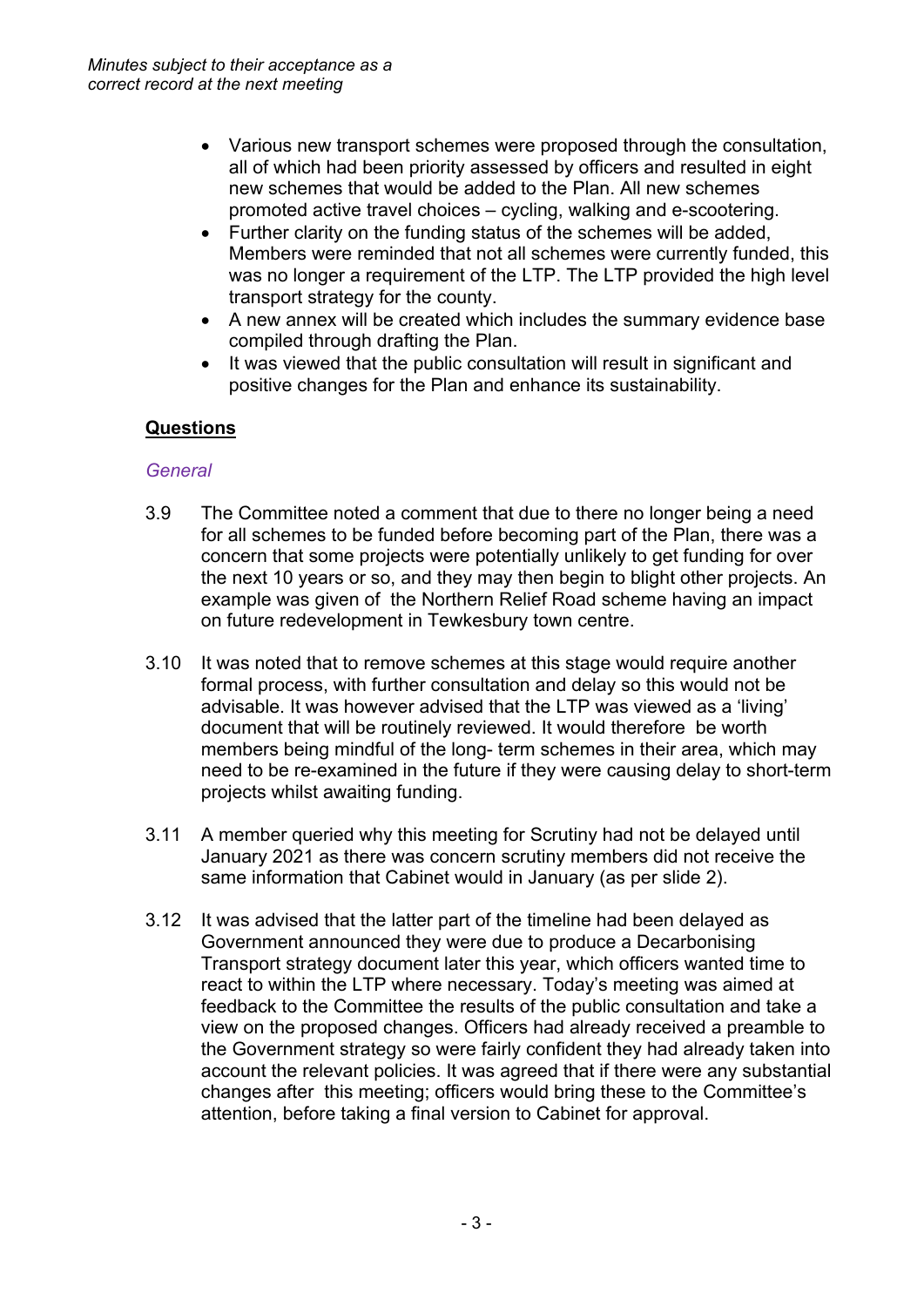- 3.13 It was acknowledged that the level of public engagement on this document was good, but noted that it was significantly lower in some areas compared to others. It was queried whether officers were aware of a reason for this.
- 3.14 Officers assured members that the consultation had been broad across the whole county, and did not focus more on some areas than others so they were unaware of why some districts were more engaged than others. It was however something officers had identified and would note it for future consultations.
- 3.15 Members noted that in the pie chart on slide 8, the section on 'document specific' which reflected 9% of responses related to the concerns on the document itself e.g. it was too long and needed simplifying.
- 3.16 Noting that the public consultation was before Covid, a member questioned whether there should be another chance for feedback, in light of peoples experience of the 'new normal'. Members acknowledged that it was still very difficult to predict what the 'new normal' would look like. The team had been very busy reacting to Covid, and this had resulted in a lot of new walking and cycling schemes, which would be reflected in the revised Plan. It was agreed that the impacts of Covid should be referenced in the preamble of the LTP.
- 3.17 Following a question on the objective of the LTP, the Committee heard that it was a document that worked with partner stakeholders to influence transport, a strategy for transport in Gloucestershire to 2041 and beyond. The LTP was no longer solely a funded Plan.
- 3.18 In response, a member stressed that influencing transport, involved changing people's behaviours and they felt the Plan was lacking ambition on changing behaviours, giving an example that you cannot address climate change by simply offering the public cycling schemes. Officers noted these points but felt a start to changing behaviour was enabling people to do something differently, e.g. giving a chance to cycle to work or use an escooter.
- 3.19 It was queried what happened to the link road between A38 and A40 proposal. Officers would provide further information offline to the member. It was advised that the Maisemore Elevation scheme was still a part of the LTP.

# **ACTION: LUISA SENFT-HAYWARD/ORLAGH STONER**

3.20 A member requested that the pie chart on slide 8 was provided at a district level rather than the whole county.

# **ACTION: LUISA SENFT-HAYWARD/ORLAGH STONER**

*Environmental issues*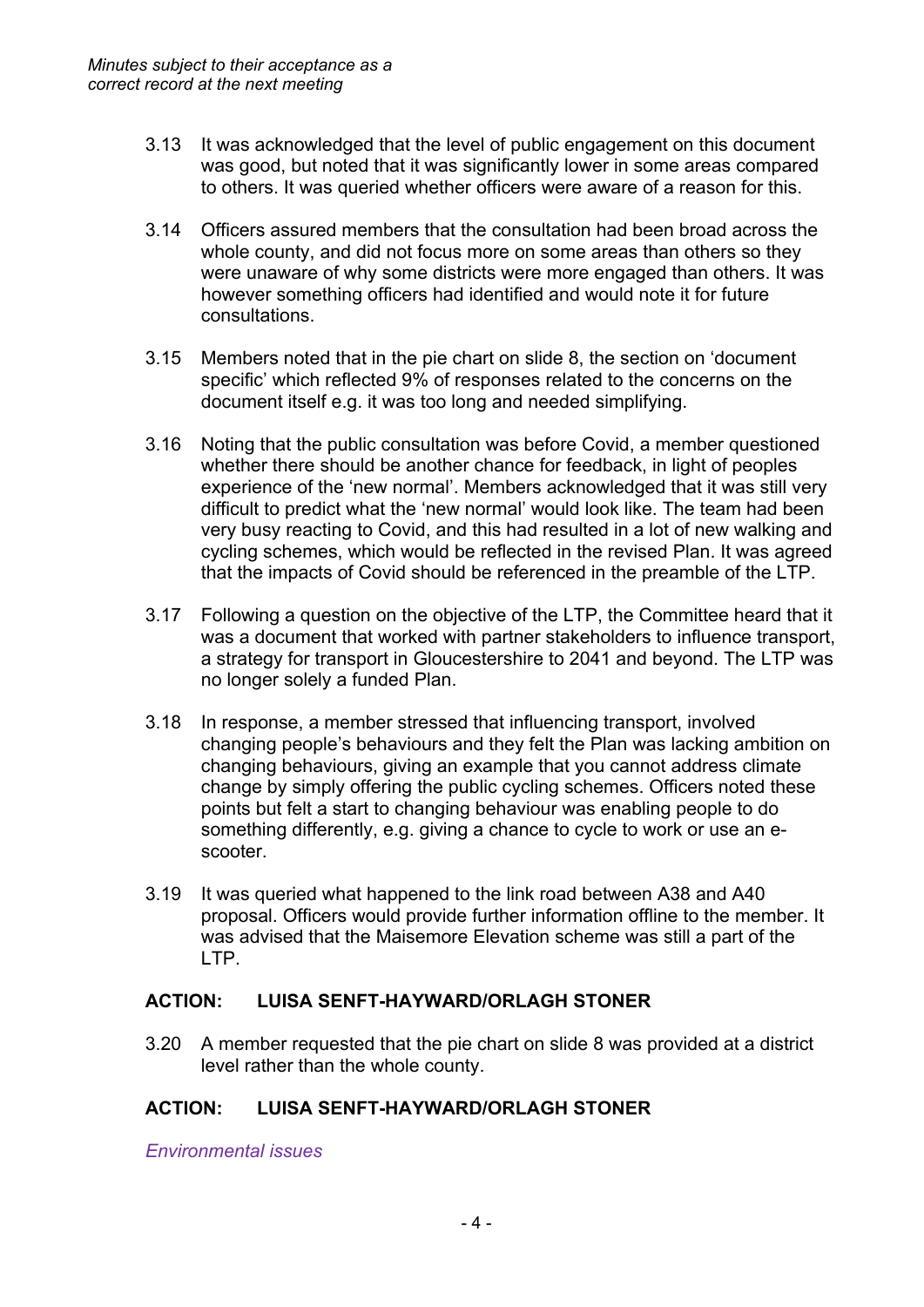- 3.21 It was questioned whether there had been a missed opportunity by not adding in a specific chapter on climate change. It was advised that the whole document had been strengthened in terms of climate change and stronger targets had been set.
- 3.22 In addition a member asked why the schemes did not address, in any detail, their impact on carbon emissions. Officers informed that they had included climate impact data as far as was known, which included GCC's ambition to be carbon neutral by 2050 target. It was acknowledged that further work needed to be done in this area to understand how we get there as a county, this was referenced in the LTP.
- 3.23 A member noted the mention of school transport in different areas of the Plan, but that there was no overall chapter to tie these initiatives together. It was advised that the LTP did not include a specific section to address school transport, but this forms part of many different policies, for example, air quality, travel safety etc. It was also part of the *Thinktravel – Influencing Behaviour Change* policy. The Thinktravel team worked closely with schools on developing their own travel plans.
- 3.24 The Committee noted that there were a few trial schemes due to be up and running at schools in Cheltenham, Tewkesbury and Gloucester after the half term break. The Cabinet Member for Environment and Planning offered to bring an update to the Committee once these had settled in.

# **ACTION: DSU**

# *Cycling*

- 3.25 There was a lengthy discussion regarding the prevalence of cycling during the pandemic. Whilst the Committee acknowledged the increase, it was also appreciated that in recent weeks, since the lockdown has ended, there appeared to be a return to pre-Covid cycle levels and resistant attitudes.
- 3.26 An example was given of a cycle scheme being trialled on Estcourt Road in Gloucester. The location was chosen to extend a safe cycling route beyond the newly placed London Road segregated cycle lane, as part of the strategic cycle route between Gloucester and Cheltenham. In the few weeks that the scheme was live, there was no indication of increased traffic on the junction but the backlash from the local community was at such a level that the scheme had to be removed.
- 3.27 Officers felt they had reacted to the positivity around walking and cycling during the peak of Covid, but officers were now facing a return to resistance against anything taking road space away from motorists.
- 3.28 A member of the Committee suggested that getting local members involved much earlier in the new schemes, may help to manage local expectations and response. It may also require Council's to be 'braver for longer' in order